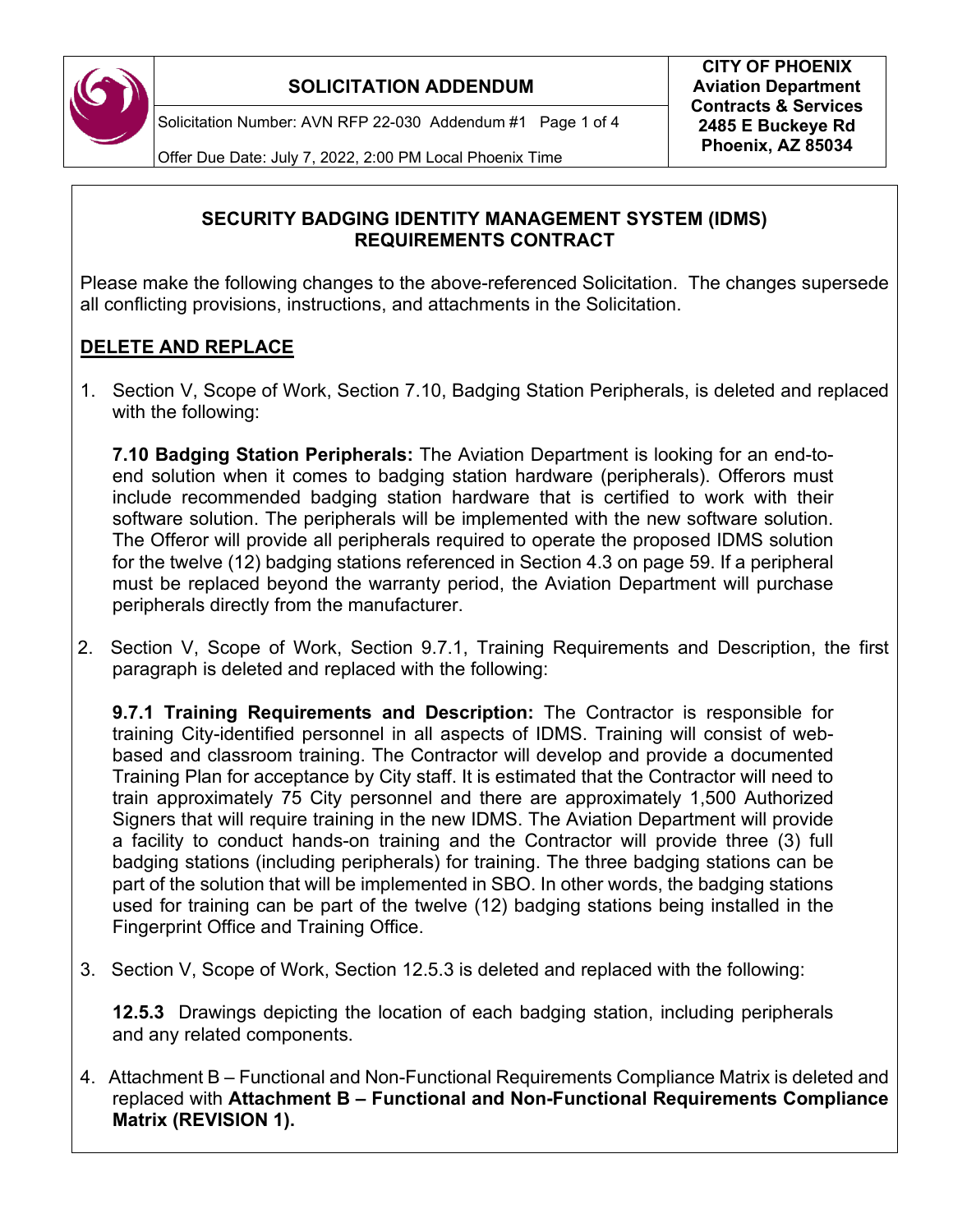

Solicitation Number: AVN RFP 22-030 Addendum #1 Page 2 of 4

Offer Due Date: July 7, 2022, 2:00 PM Local Phoenix Time

- 5. All references in the Solicitation to "Badging Workstation" are deleted and replaced with "Badging Station".
- 6. Attachment A Price Schedule Worksheet is deleted and replaced with **Attachment A Price Schedule Worksheet (REVISION 1).**

#### **QUESTIONS AND RESPONSES**

The following questions were submitted by interested offerors:

| Question 1: | Whether companies from Outside USA can apply for this? (like, from India or<br>Canada)                                                                                                                 |
|-------------|--------------------------------------------------------------------------------------------------------------------------------------------------------------------------------------------------------|
| Response 1: | Firms outside the United States are welcome to participate in this Solicitation.<br>Please see Section I - Instructions, pg. 7, item 9. Business in Arizona of AVN<br>RFP 22-030 for details.          |
| Question 2: | Whether we need to come over there for meetings?                                                                                                                                                       |
| Response 2: | Please see Section I - Instructions, pgs. 4-5, item 3. Schedule of Events and<br>pgs. 9-10, item 15. Offer Results of AVN RFP 22-030.                                                                  |
| Question 3: | Can we perform the tasks (related to RFP) outside USA? (like, from India or<br>Canada)                                                                                                                 |
| Response 3: | Firms outside the United States are allowed to participate in this Solicitation.<br>However, all offerors must comply with all terms, conditions, requirements, and<br>laws as seen in AVN RFP 22-030. |
| Question 4: | Can we submit the proposals via email?                                                                                                                                                                 |
| Response 4: | Please see Section I - Instructions, pg. 8, item 12. Submission of Offer of AVN<br>RFP 22-030.                                                                                                         |
| Question 5: | What is the estimated funding source, or budget for this project?                                                                                                                                      |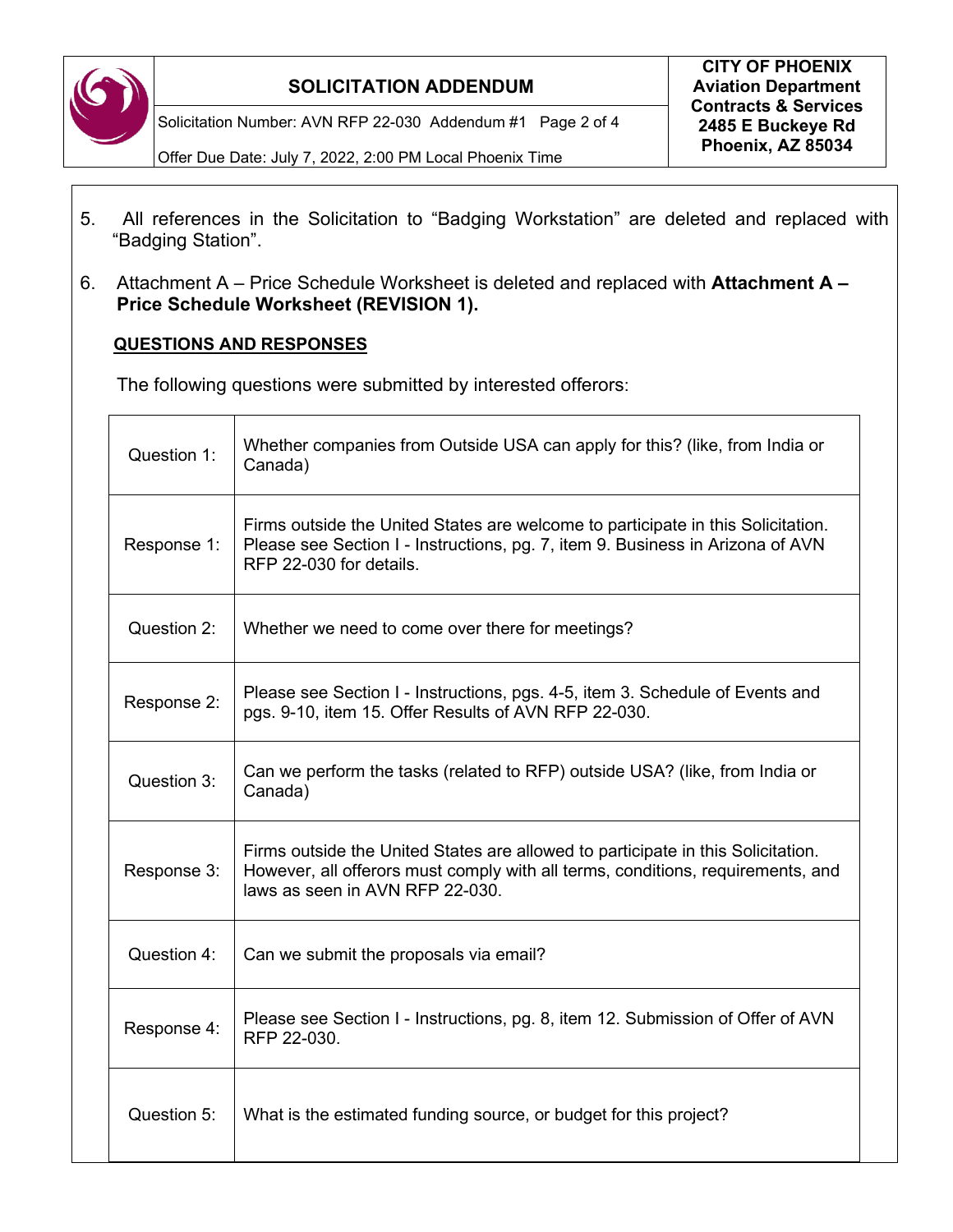

Solicitation Number: AVN RFP 22-030 Addendum #1 Page 3 of 4

Offer Due Date: July 7, 2022, 2:00 PM Local Phoenix Time

| Response 5:  | The City is not providing detailed funding or budget information for this<br>Solicitation.                                                                                                                                                                            |
|--------------|-----------------------------------------------------------------------------------------------------------------------------------------------------------------------------------------------------------------------------------------------------------------------|
| Question 6:  | Has funding been secured, or is that expected to take place at a later date?                                                                                                                                                                                          |
| Response 6:  | Funding is encumbered in the City's budget.                                                                                                                                                                                                                           |
| Question 7:  | Is this a new requirement? Or is there an incumbent vendor providing these<br>services? If so, what is the contract number, vendor name, and term of the<br>contract?                                                                                                 |
| Response 7:  | The current contract and associated amendments are public records and can be<br>found on the City of Phoenix Public Records Search website:<br>https://www.phoenix.gov/cityclerk/services/public-records-search                                                       |
| Question 8:  | Is there a timeline for when this project must be started or awarded?                                                                                                                                                                                                 |
| Response 8:  | Please see Section I - Instructions, item 1.1, pg. 4 of AVN RFP 22-003.                                                                                                                                                                                               |
| Question 9:  | Section 7.10 of the solicitation references badging kiosks - could you expand on<br>that requirement?                                                                                                                                                                 |
| Response 9:  | Please see Addendum 1, Delete and Replace, item 1 in the section above. The<br>reference to badging kiosks has been changed to badging stations.                                                                                                                      |
| Question 10: | There were some clarification questions asked with the previous bid. What<br>those be accurate for this response?                                                                                                                                                     |
| Response 10: | Addendum questions and answers from the canceled solicitation AVN RFP 22-<br>003 are not applicable to this current solicitation AVN RFP 22-030.                                                                                                                      |
| Question 11: | Section 7.10 states, "The Offeror will provide all peripherals required to operate<br>the proposed IDMS solution for the ten (10) badging kiosks referenced in<br>section 4.4 (pg. 60)." There is no Section 4.4 on pgs. 59-60. Please provide<br>referenced details. |